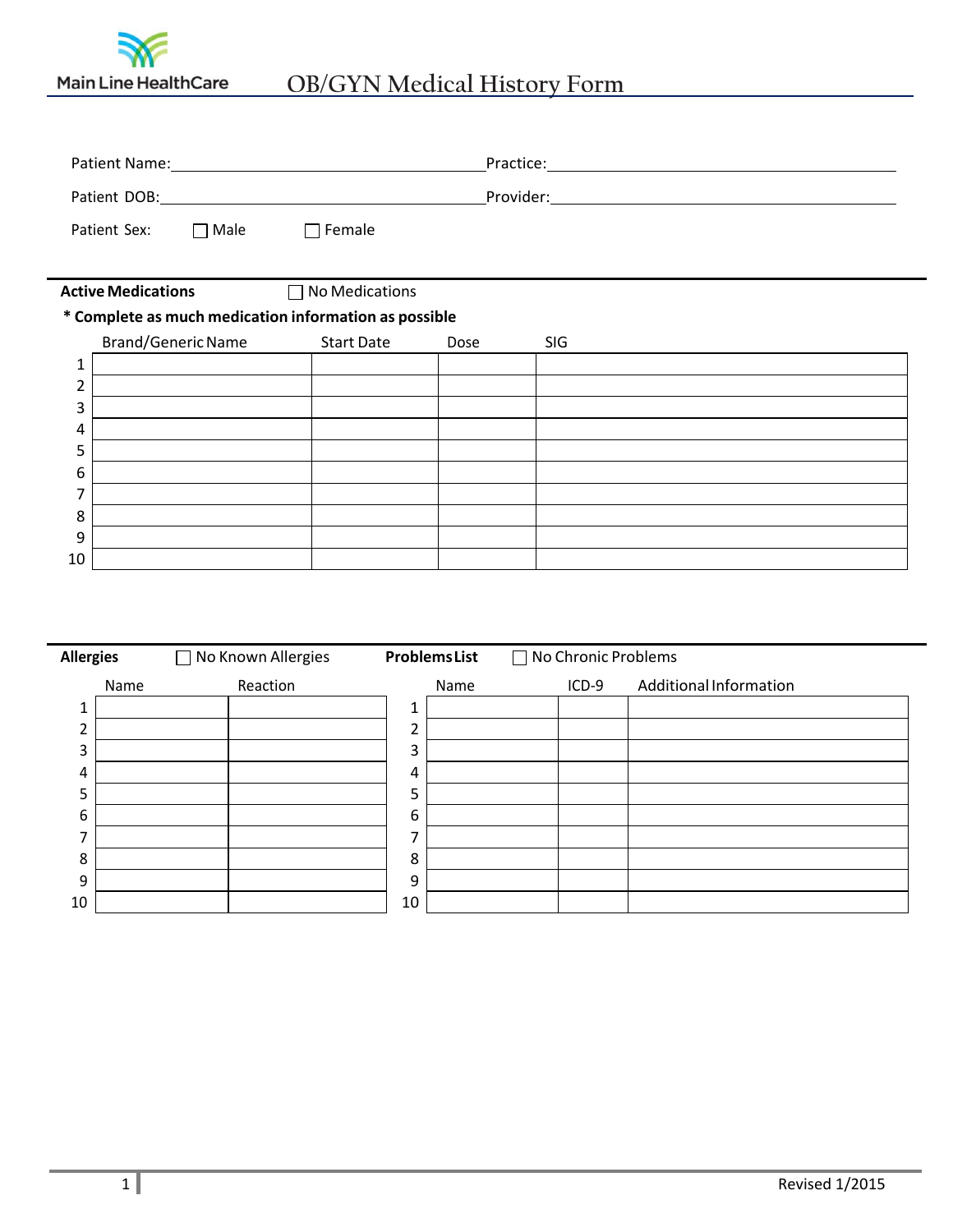

## Main Line HealthCare OB/GYN Medical History Form

Patient Name: Patient DOB:

| <b>Medical/Surgical History</b> |                |         | □ No Known Past Medical History |           |                |  |  |
|---------------------------------|----------------|---------|---------------------------------|-----------|----------------|--|--|
|                                 | <b>Disease</b> | Year Dx | Mgmt/Procedure                  | Year Proc | Outcome/Status |  |  |
| ᅩ                               |                |         |                                 |           |                |  |  |
| າ<br>۷                          |                |         |                                 |           |                |  |  |
| 3                               |                |         |                                 |           |                |  |  |
| 4                               |                |         |                                 |           |                |  |  |
| 5                               |                |         |                                 |           |                |  |  |
| 6                               |                |         |                                 |           |                |  |  |
| 7                               |                |         |                                 |           |                |  |  |
| 8                               |                |         |                                 |           |                |  |  |
| 9                               |                |         |                                 |           |                |  |  |
| 10                              |                |         |                                 |           |                |  |  |

|                      | <b>Family History</b> | $\square$ No Relevant Family History |           |          |
|----------------------|-----------------------|--------------------------------------|-----------|----------|
| <b>Family Member</b> |                       | Diagnosis/Problem                    | Age Onset | Comments |
| 1                    |                       |                                      |           |          |
| ∍                    |                       |                                      |           |          |
| 3                    |                       |                                      |           |          |
| 4                    |                       |                                      |           |          |
| п<br>כ               |                       |                                      |           |          |
| 6                    |                       |                                      |           |          |
| ⇁                    |                       |                                      |           |          |
| 8                    |                       |                                      |           |          |
| 9                    |                       |                                      |           |          |
| 10                   |                       |                                      |           |          |

| <b>Social History</b>                 |                                      |                       |                                    |            |            |
|---------------------------------------|--------------------------------------|-----------------------|------------------------------------|------------|------------|
| <b>Tobacco Use</b>                    | $\Box$ former<br>yes<br>l Ino<br>l 1 | <b>Drinks Alcohol</b> | $\Box$ yes $\Box$ no $\Box$ former |            | Years Quit |
| Type                                  |                                      | Type                  |                                    | Frequency  |            |
| Packs/Day                             |                                      | Amount                |                                    | Last Drink |            |
| <b>Years Smoked</b>                   |                                      |                       |                                    |            |            |
| Years Quit                            |                                      |                       |                                    |            |            |
|                                       |                                      | <b>Caffeine Use</b>   | $\Box$ no<br>$\vert$ ves           |            |            |
|                                       |                                      | Type                  |                                    |            |            |
|                                       |                                      | Amt Daily             |                                    |            |            |
|                                       |                                      |                       |                                    |            |            |
| <b>Preferred Pharmacy Information</b> |                                      |                       |                                    |            |            |

|                                  | <b>Pharmacy Name</b> | Phone | Fax | <b>\ddress</b> |
|----------------------------------|----------------------|-------|-----|----------------|
| л                                |                      |       |     |                |
| $\ddot{\phantom{1}}$<br><u>.</u> |                      |       |     |                |